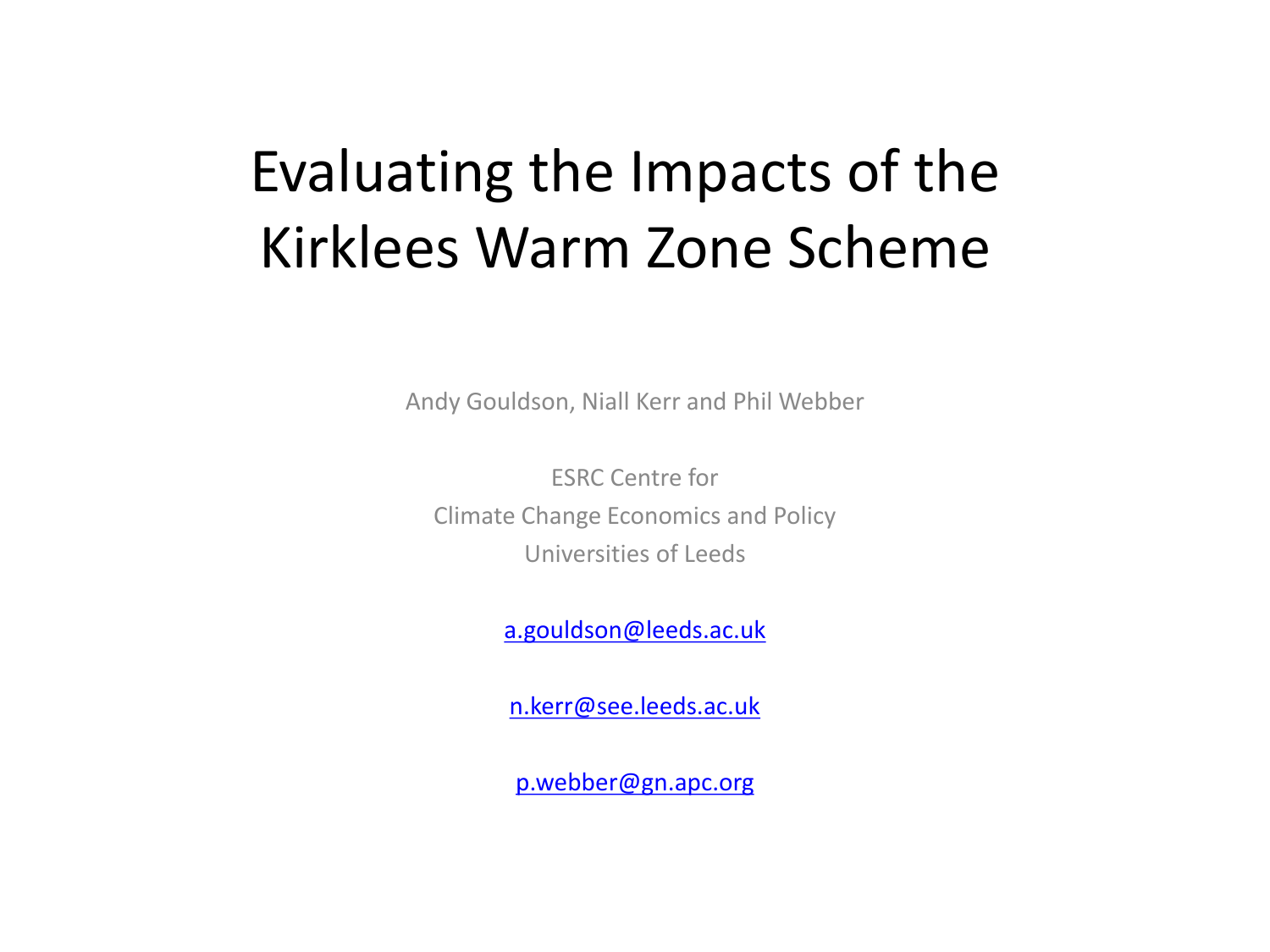## Why this study is important

- We need to know more about the extent to which retrofit schemes actually work.
- $\circ$  To what extent do they change domestic energy use, reduce fuel poverty, reduce carbon emissions?
- $\circ$  To what extent are outcomes affected by performance gaps and rebound effects?
- o How do they impact on lower, middle and upper income households?
- $\circ$  What is the direct cost-benefit case, what are the broader indirect benefits?
- There are few large scale, ex post evaluations of the actual impacts of retrofit schemes.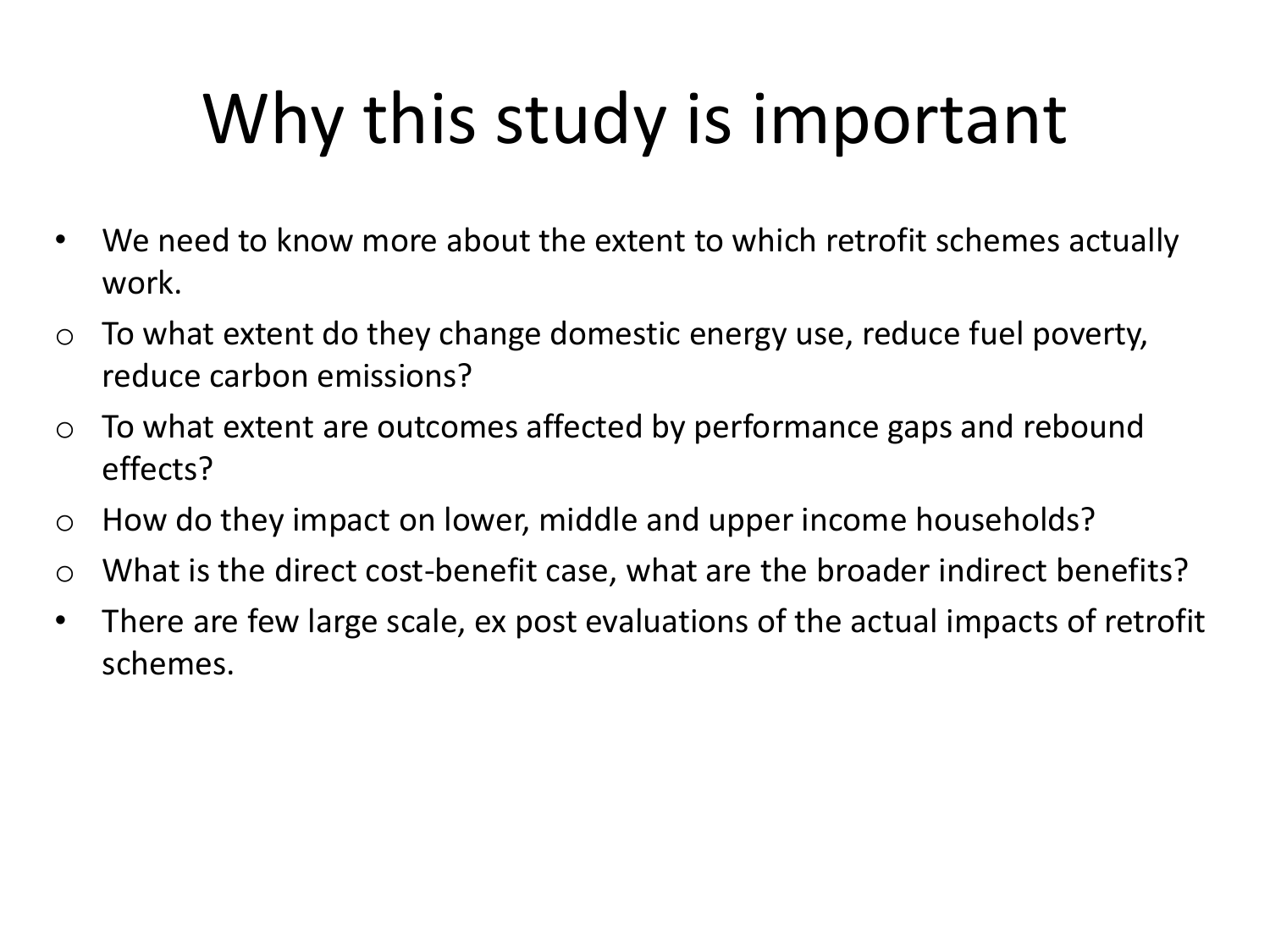# The KWZ Scheme (1)

- One of the largest retrofit schemes completed in the UK to date.
- Ran from 2007 to 2010 with a budget of £21m
- Initiated by Kirklees Council, managed Yorkshire Energy Services (not for profit) with insulation installed by the private sector.
- Offered free energy assessments and surveys and, where technically feasible, free loft and cavity wall insulation to all households in the area.
- Of the 176,000 households in the area, 134,000 had a preliminary (doorstep) assessment, 111,000 of which went on to have a fuller survey and 51,000 households had measures installed.
- A total of 64,000 measures were installed, including insulation in 43,000 lofts and 21,000 cavity walls.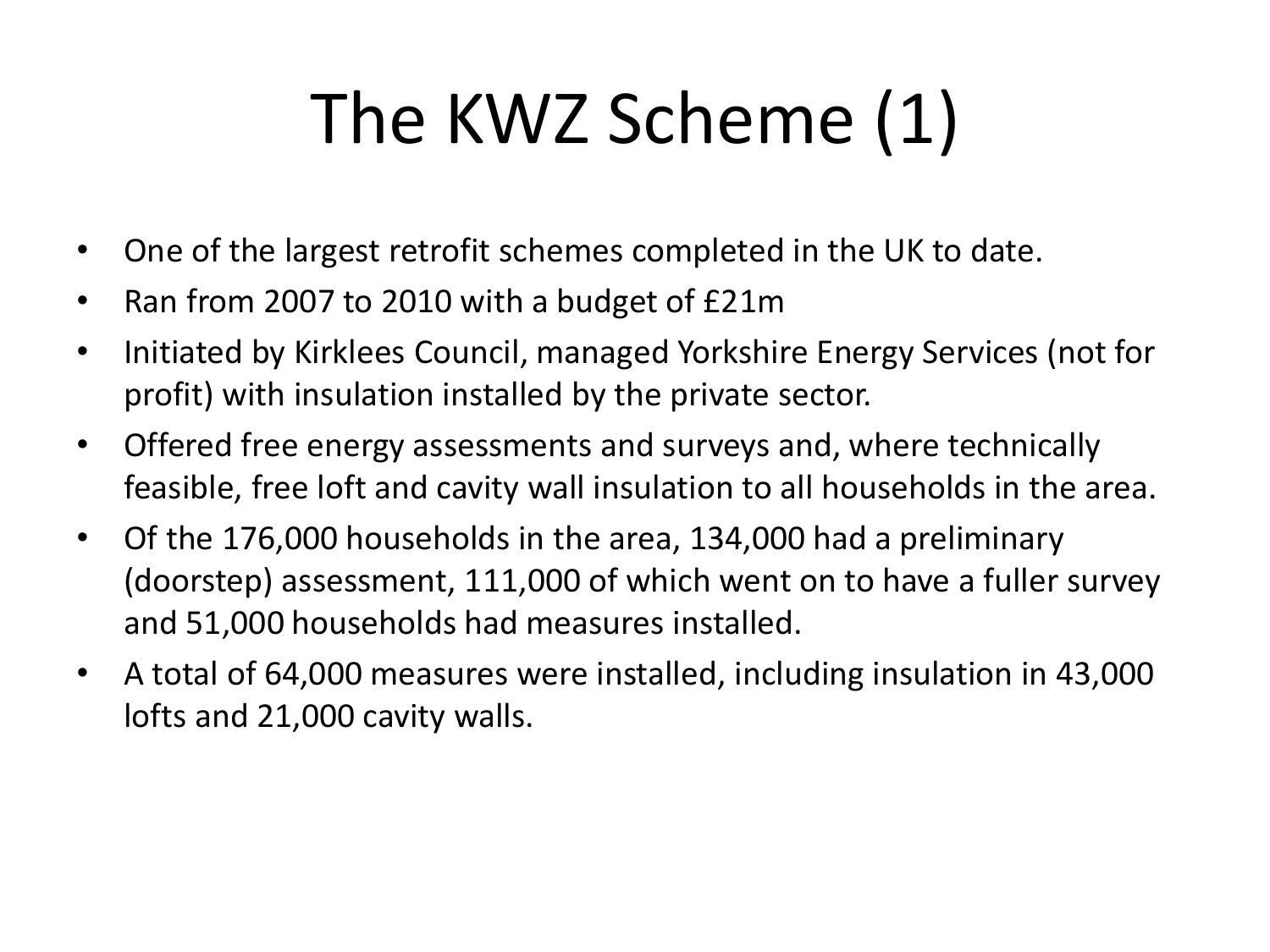## The KWZ Scheme (2)

- 30% participation rate was secured through sustained marketing and repeated household visits from a trusted provider that placed great emphasis on customer care and the quality of installations.
- It also relied on the provision of insulation measures at no cost with steps (such as assisted loft clearances) taken to limit disruption in participating households.
- KWZ makes a good case study for a large-number, *ex post* analysis because of the its scale, geographical and temporal concentration the data on KWZ activity that was collected by the local authority.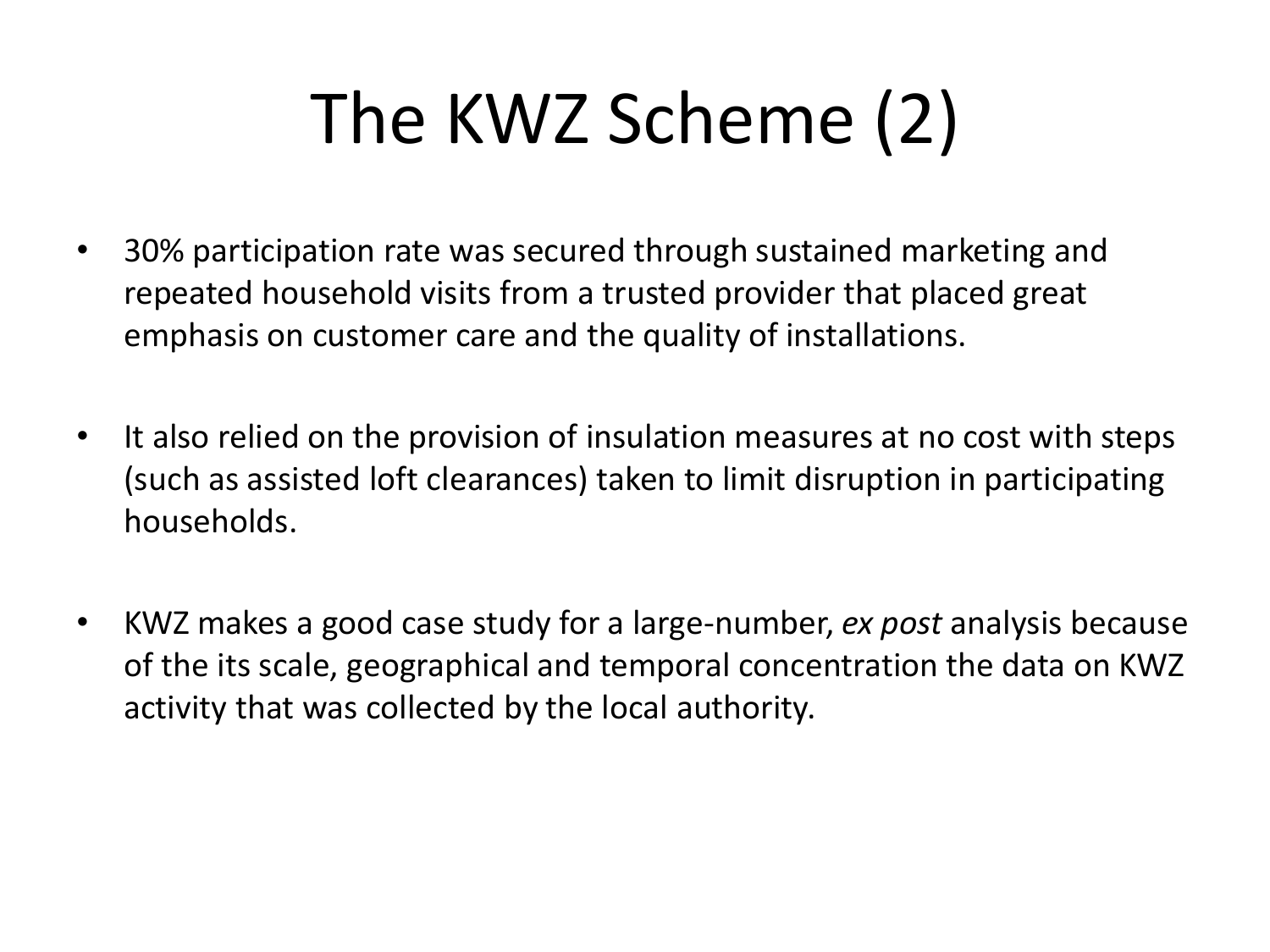### Our Approach

- Data set 1 on 176,000 households (inc. size, age, type) and insulation measures pre and post KWZ.
- Data set 2 on household energy at MLSOA level (inc. domestic gas, economy 7, electricity usage) for 58 MLSOAs
- Corrected for changes in numbers of meters and weather
- We predict energy savings from KWZ insulation using two models
- CERT (RdSAP) model used up to 2012
- BRE model developed for Committee on Climate Change
- We examine correlations between actual reductions in energy demand and predicted impacts of different levels of KWZ activity to separate background trends from KWZ impacts.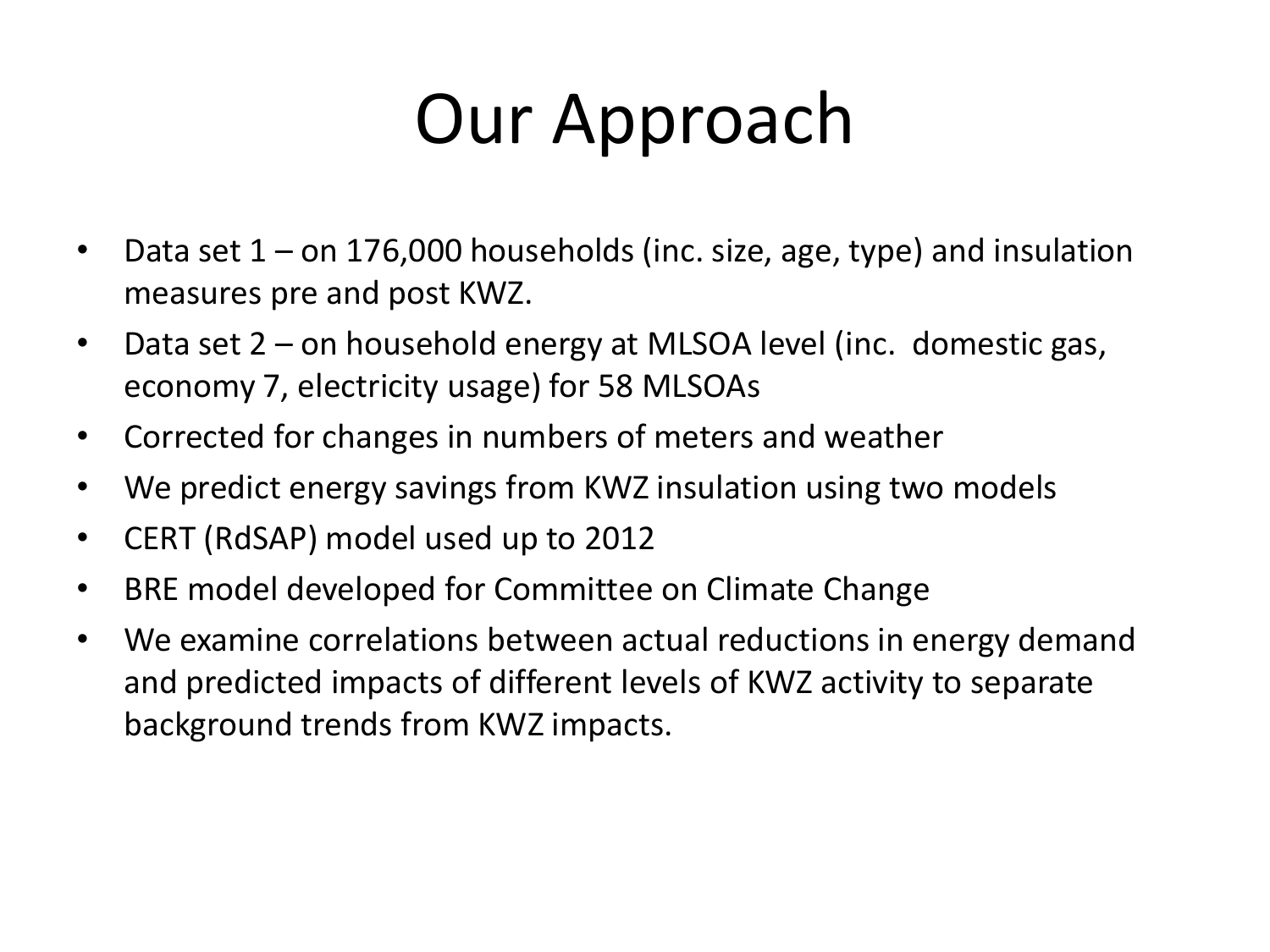### Correlating Actual and Predicted Impacts

Predicted Impacts (Model 1)

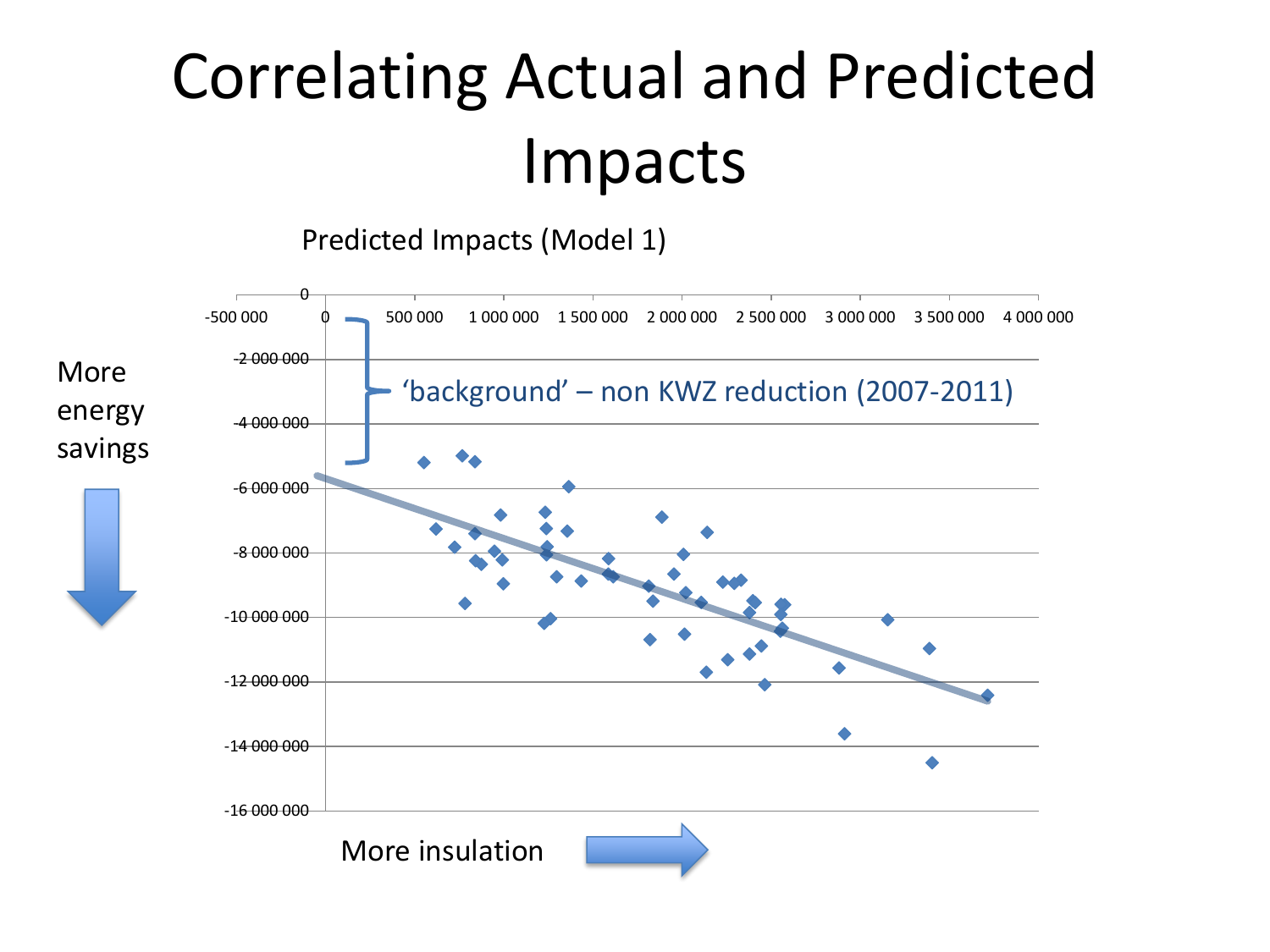### Correlating Actual and Predicted Impacts After Adjusting for Background Trends

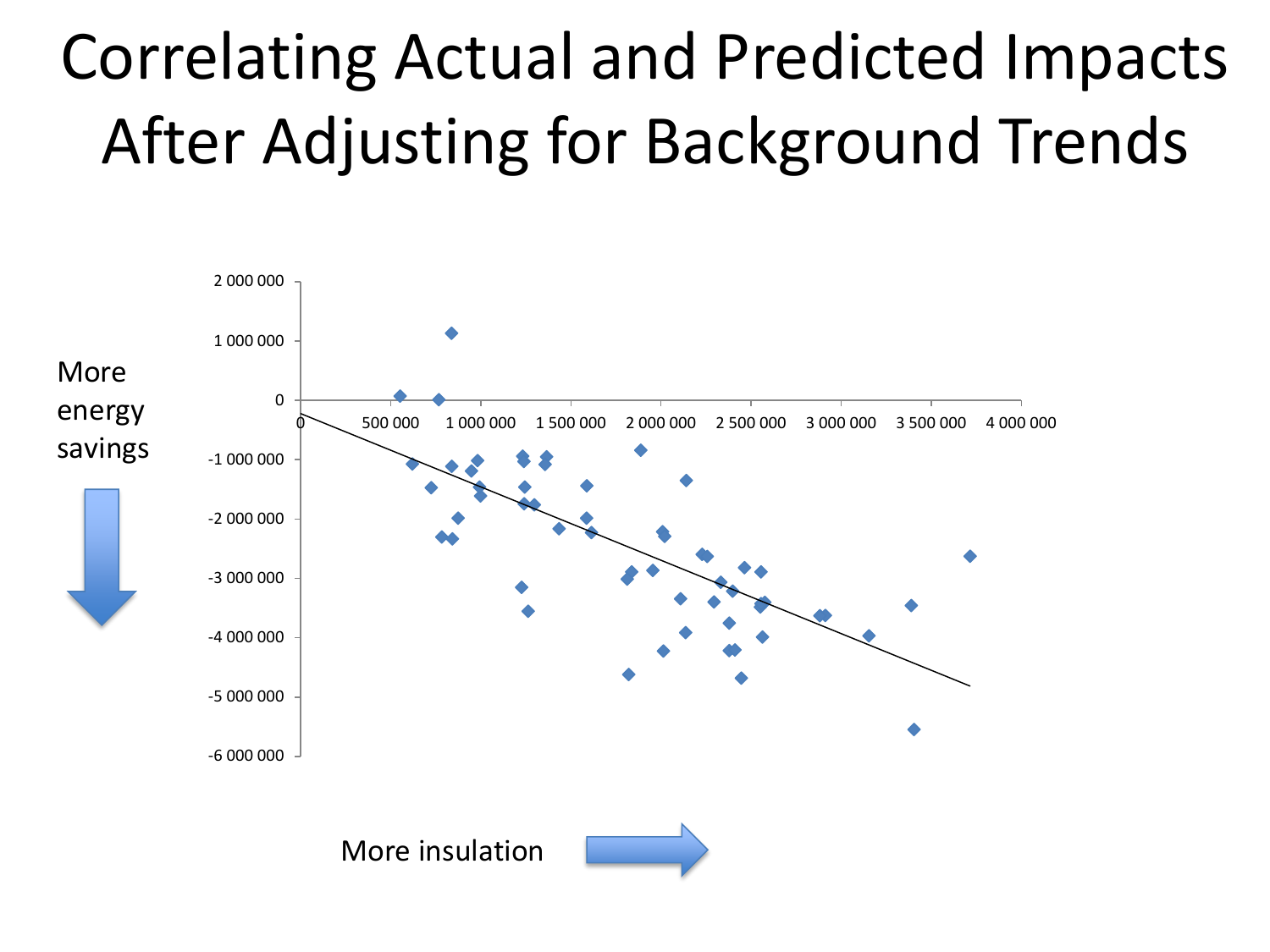#### Impacts Across Income Groups



Fig. 3. Average 2011 fuel bills and energy savings for lower, middle and upper income areas.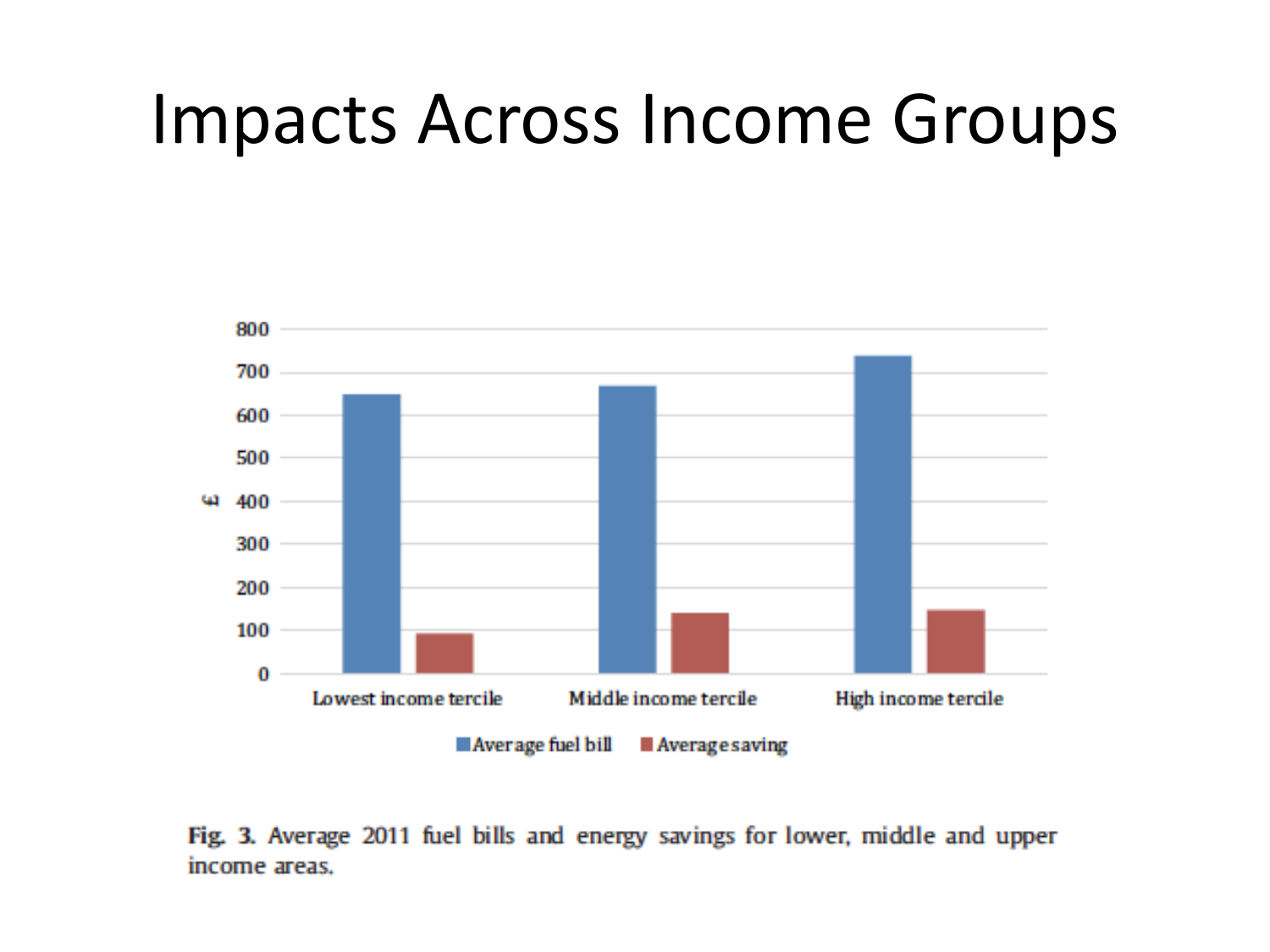# Key Findings (1)

- BRE model assumes that 44% of the full technical energy saving potential of insulation would be realized in practice.
- Results suggest 76% of potential is actually realized in practice, with 53% of the technical potential realized in the lowest income areas, but 85-93% in the middle and highest income areas.
- CERT model assumes that 50% of the of the full technical energy saving potential of insulation would be realized in practice.
- Results suggest 62% is actually realized in practice, with 49% of the technical energy savings potential secured in the lowest income areas, but 70-71% in middle and higher income areas.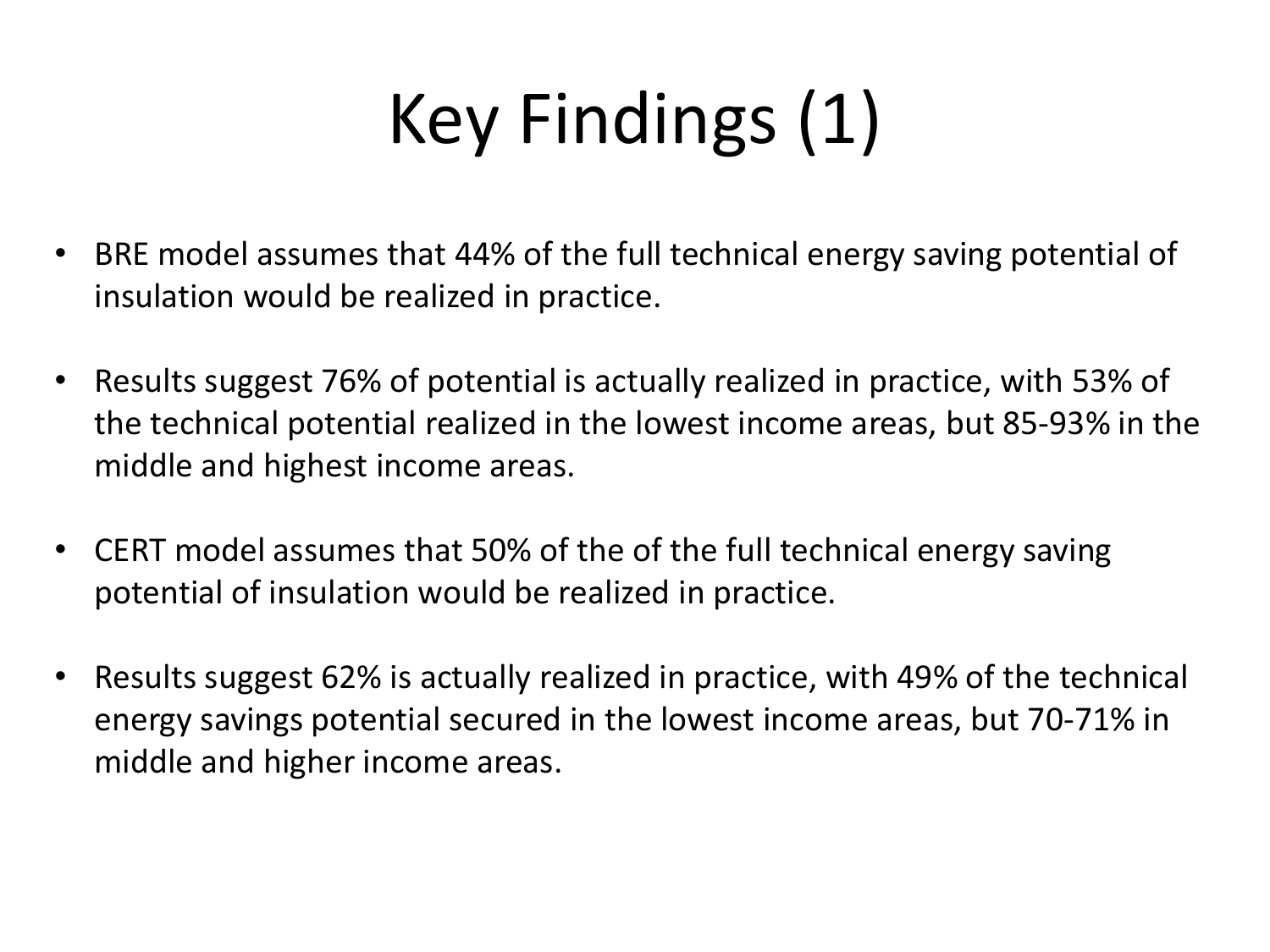# Key Findings (2)

- Losses due to performance gaps and rebound effects are roughly as predicted in lower income areas but are lower than predicted in middle and upper income areas.
- Poorer households split the benefit between improved quality of life and monetary savings. This addresses fuel poverty. Middle and upper income households save more energy and benefit most monetarily.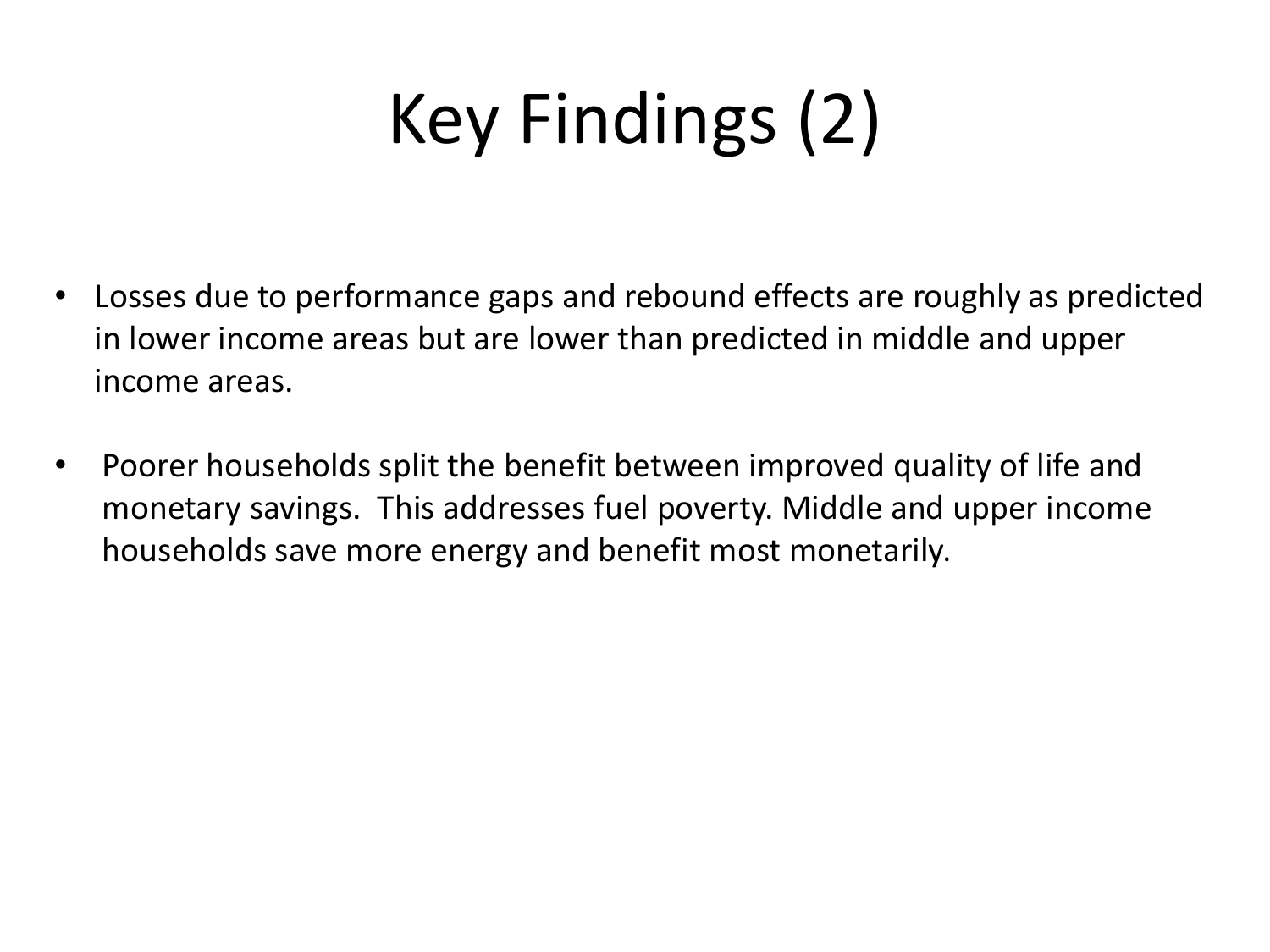# Key Findings (3)

- In aggregate, we identify a reduction of 4.2% in 2007 levels of household demand for energy for space and water heating that can be attributed to KWZ and a further 12.3% that is independent of KWZ.
- For participating households, this amounts to an average per household KWZ reduction in energy use of 2,655 kWh over the 2007-2011 period due to KWZ, compared to 2177kWh reductions from background trends.